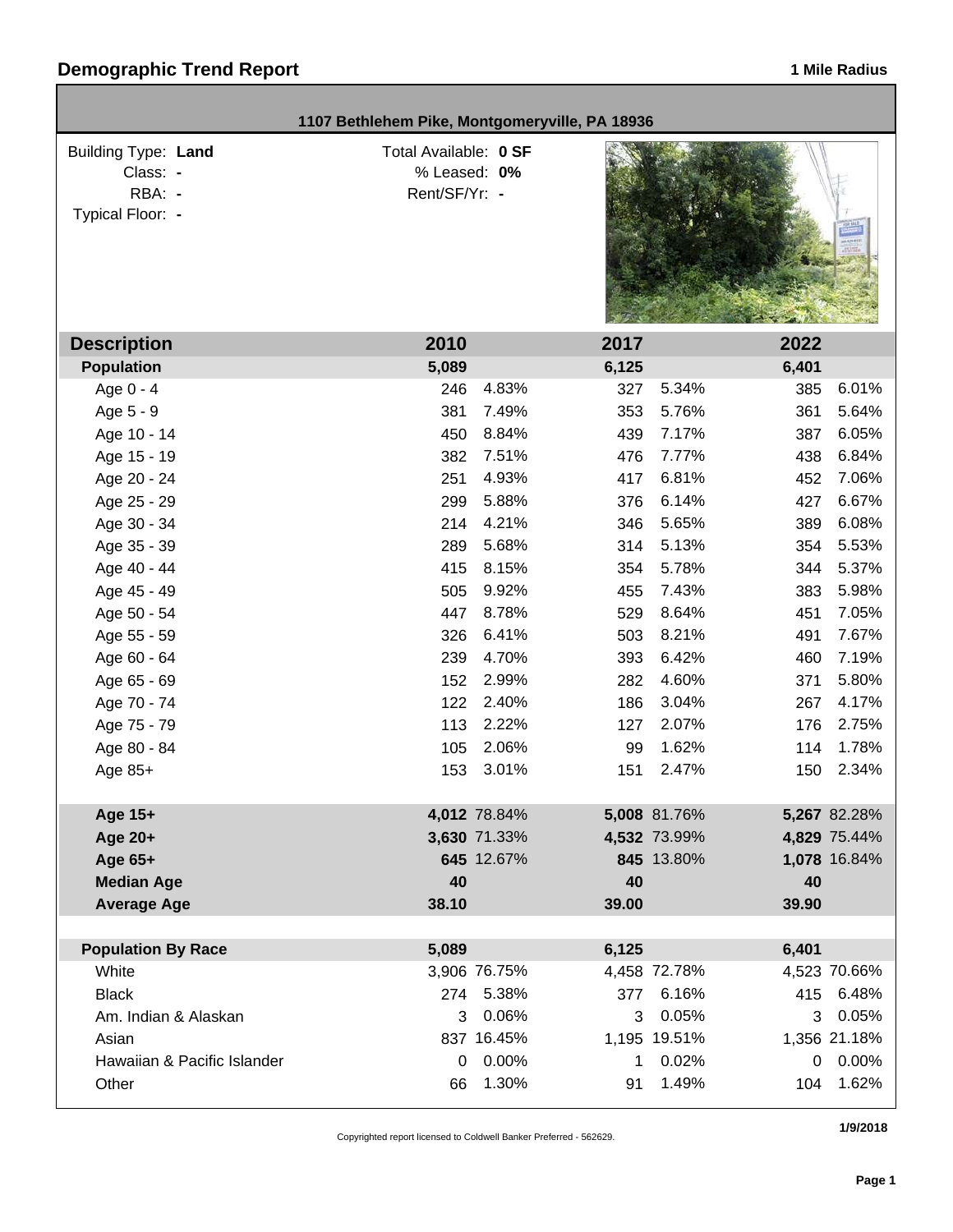## **Demographic Trend Report 1 Mile Radius 1 Mile Radius**

| 1107 Bethlehem Pike, Montgomeryville, PA 18936 |                |            |           |            |           |            |
|------------------------------------------------|----------------|------------|-----------|------------|-----------|------------|
| <b>Description</b>                             | 2010           |            | 2017      |            | 2022      |            |
| <b>Population by Race (Hispanic)</b>           | 116            |            | 166       |            | 190       |            |
| White                                          |                | 103 88.79% |           | 147 88.55% |           | 166 87.37% |
| <b>Black</b>                                   | 8              | 6.90%      | 13        | 7.83%      | 14        | 7.37%      |
| Am. Indian & Alaskan                           | 1              | 0.86%      | 1         | 0.60%      | 2         | 1.05%      |
| Asian                                          | $\overline{2}$ | 1.72%      | 3         | 1.81%      | 5         | 2.63%      |
| Hawaiian & Pacific Islander                    | 0              | 0.00%      | $\Omega$  | 0.00%      | $\Omega$  | 0.00%      |
| Other                                          | $\overline{2}$ | 1.72%      | 2         | 1.20%      | 4         | 2.11%      |
|                                                |                |            |           |            |           |            |
| <b>Household by Household Income</b>           | 1,881          |            | 2,224     |            | 2,321     |            |
| $<$ \$25,000                                   |                | 206 10.95% | 181       | 8.14%      | 184       | 7.93%      |
| $$25,000 - $50,000$                            |                | 222 11.80% |           | 247 11.11% |           | 260 11.20% |
| \$50,000 - \$75,000                            |                | 241 12.81% | 216       | 9.71%      | 215       | 9.26%      |
| \$75,000 - \$100,000                           |                | 184 9.78%  |           | 251 11.29% |           | 266 11.46% |
| $$100,000 - $125,000$                          |                | 215 11.43% |           | 274 12.32% |           | 287 12.37% |
| $$125,000 - $150,000$                          | 113            | 6.01%      |           | 300 13.49% |           | 335 14.43% |
| $$150,000 - $200,000$                          |                | 244 12.97% |           | 266 11.96% |           | 273 11.76% |
| $$200,000+$                                    |                | 456 24.24% |           | 489 21.99% |           | 501 21.59% |
|                                                |                |            |           |            |           |            |
| <b>Average Household Income</b>                | \$141,925      |            | \$142,674 |            | \$142,269 |            |
| <b>Median Household Income</b>                 | \$110,174      |            | \$119,798 |            | \$120,513 |            |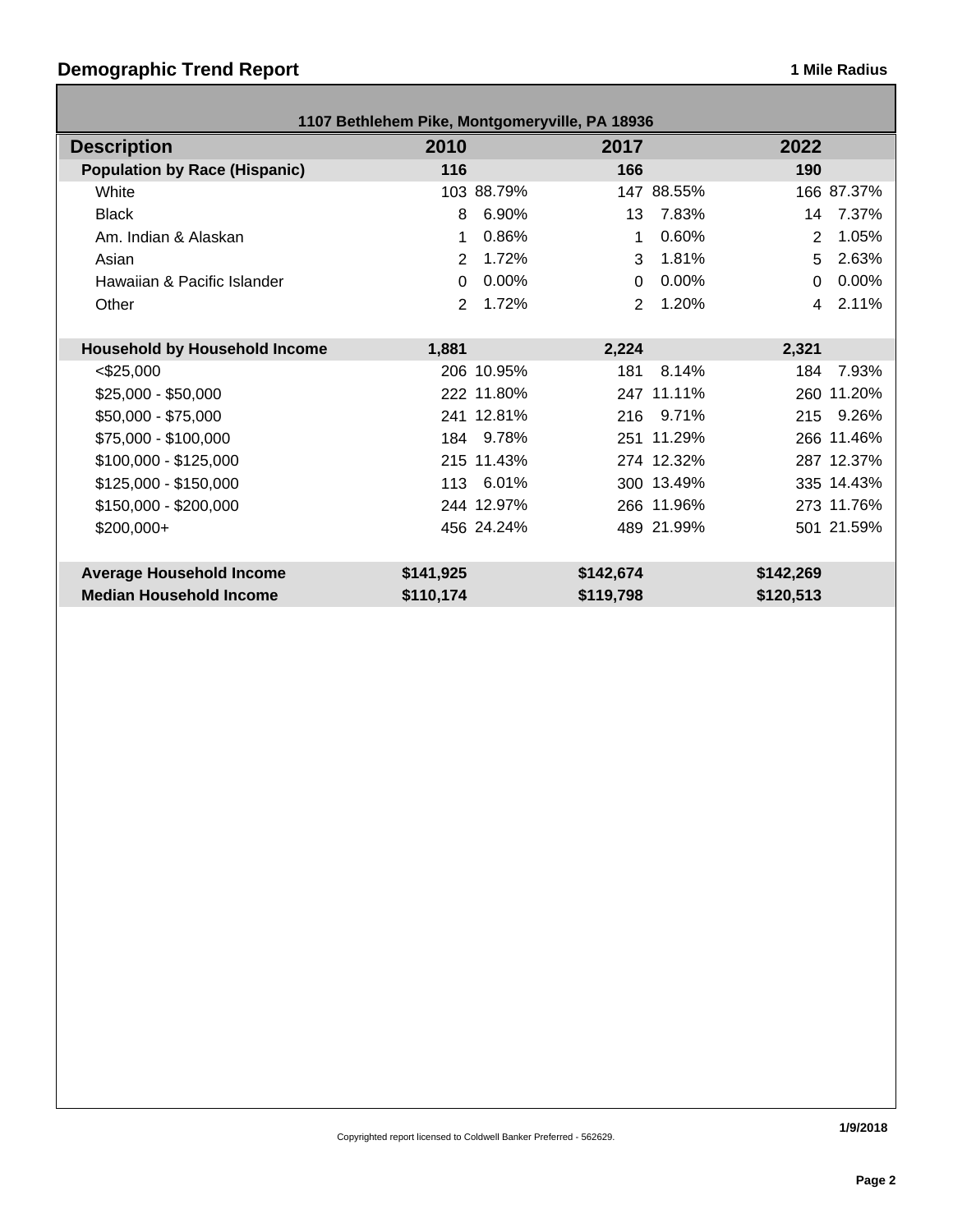# **Demographic Summary Report**

| 1107 Bethlehem Pike, Montgomeryville, PA 18936                |                                                        |              |           |               |                |
|---------------------------------------------------------------|--------------------------------------------------------|--------------|-----------|---------------|----------------|
| Building Type: Land<br>Class: -<br>RBA: -<br>Typical Floor: - | Total Available: 0 SF<br>% Leased: 0%<br>Rent/SF/Yr: - |              |           |               |                |
| <b>Radius</b>                                                 | 1 Mile                                                 |              | 3 Mile    |               | 5 Mile         |
| Population                                                    |                                                        |              |           |               |                |
| 2022 Projection                                               | 6,401                                                  |              | 49,419    |               | 153,255        |
| 2017 Estimate                                                 | 6,125                                                  |              | 48,615    |               | 151,311        |
| 2010 Census                                                   | 5,089                                                  |              | 47,416    |               | 149,580        |
| Growth 2017 - 2022                                            | 4.51%                                                  |              | 1.65%     |               | 1.28%          |
| Growth 2010 - 2017                                            | 20.36%                                                 |              | 2.53%     |               | 1.16%          |
| 2017 Population by Hispanic Origin                            | 166                                                    |              | 1,349     |               | 5,045          |
| 2017 Population                                               | 6,125                                                  |              | 48,615    |               | 151,311        |
| White                                                         |                                                        | 4,458 72.78% |           | 38,127 78.43% | 121,424 80.25% |
| <b>Black</b>                                                  | 377                                                    | 6.16%        |           | 2,435 5.01%   | 8,242 5.45%    |
| Am. Indian & Alaskan                                          | 3                                                      | 0.05%        | 37        | 0.08%         | 0.13%<br>196   |
| Asian                                                         |                                                        | 1,195 19.51% |           | 7,166 14.74%  | 18,716 12.37%  |
| Hawaiian & Pacific Island                                     | $\mathbf 1$                                            | 0.02%        | 16        | 0.03%         | 0.08%<br>127   |
| Other                                                         | 91                                                     | 1.49%        | 835       | 1.72%         | 1.72%<br>2,605 |
| U.S. Armed Forces                                             | 0                                                      |              | 3         |               | 76             |
| <b>Households</b>                                             |                                                        |              |           |               |                |
| 2022 Projection                                               | 2,319                                                  |              | 18,836    |               | 58,889         |
| 2017 Estimate                                                 | 2,224                                                  |              | 18,548    |               | 58,134         |
| 2010 Census                                                   | 1,880                                                  |              | 18,228    |               | 57,578         |
| Growth 2017 - 2022                                            | 4.27%                                                  |              | 1.55%     |               | 1.30%          |
| Growth 2010 - 2017                                            | 18.30%                                                 |              | 1.76%     |               | 0.97%          |
| <b>Owner Occupied</b>                                         |                                                        | 1,444 64.93% |           | 14,679 79.14% | 44,639 76.79%  |
| <b>Renter Occupied</b>                                        |                                                        | 781 35.12%   |           | 3,869 20.86%  | 13,495 23.21%  |
|                                                               |                                                        |              |           |               |                |
| 2017 Households by HH Income                                  | 2,224                                                  |              | 18,547    |               | 58,134         |
| Income: <\$25,000                                             | 181                                                    | 8.14%        |           | 2,090 11.27%  | 6,428 11.06%   |
| Income: \$25,000 - \$50,000                                   |                                                        | 247 11.11%   |           | 2,526 13.62%  | 7,916 13.62%   |
| Income: \$50,000 - \$75,000                                   |                                                        | 216 9.71%    |           | 2,127 11.47%  | 7,848 13.50%   |
| Income: \$75,000 - \$100,000                                  |                                                        | 251 11.29%   |           | 2,739 14.77%  | 8,428 14.50%   |
| Income: \$100,000 - \$125,000                                 |                                                        | 274 12.32%   |           | 2,129 11.48%  | 7,006 12.05%   |
| Income: \$125,000 - \$150,000                                 |                                                        | 300 13.49%   |           | 1,756 9.47%   | 5,253 9.04%    |
| Income: \$150,000 - \$200,000                                 |                                                        | 266 11.96%   |           | 1,858 10.02%  | 5,680<br>9.77% |
| Income: \$200,000+                                            |                                                        | 489 21.99%   |           | 3,322 17.91%  | 9,575 16.47%   |
| 2017 Avg Household Income                                     | \$142,674                                              |              | \$125,778 |               | \$121,980      |
| 2017 Med Household Income                                     | \$119,798                                              |              | \$98,096  |               | \$95,393       |
|                                                               |                                                        |              |           |               |                |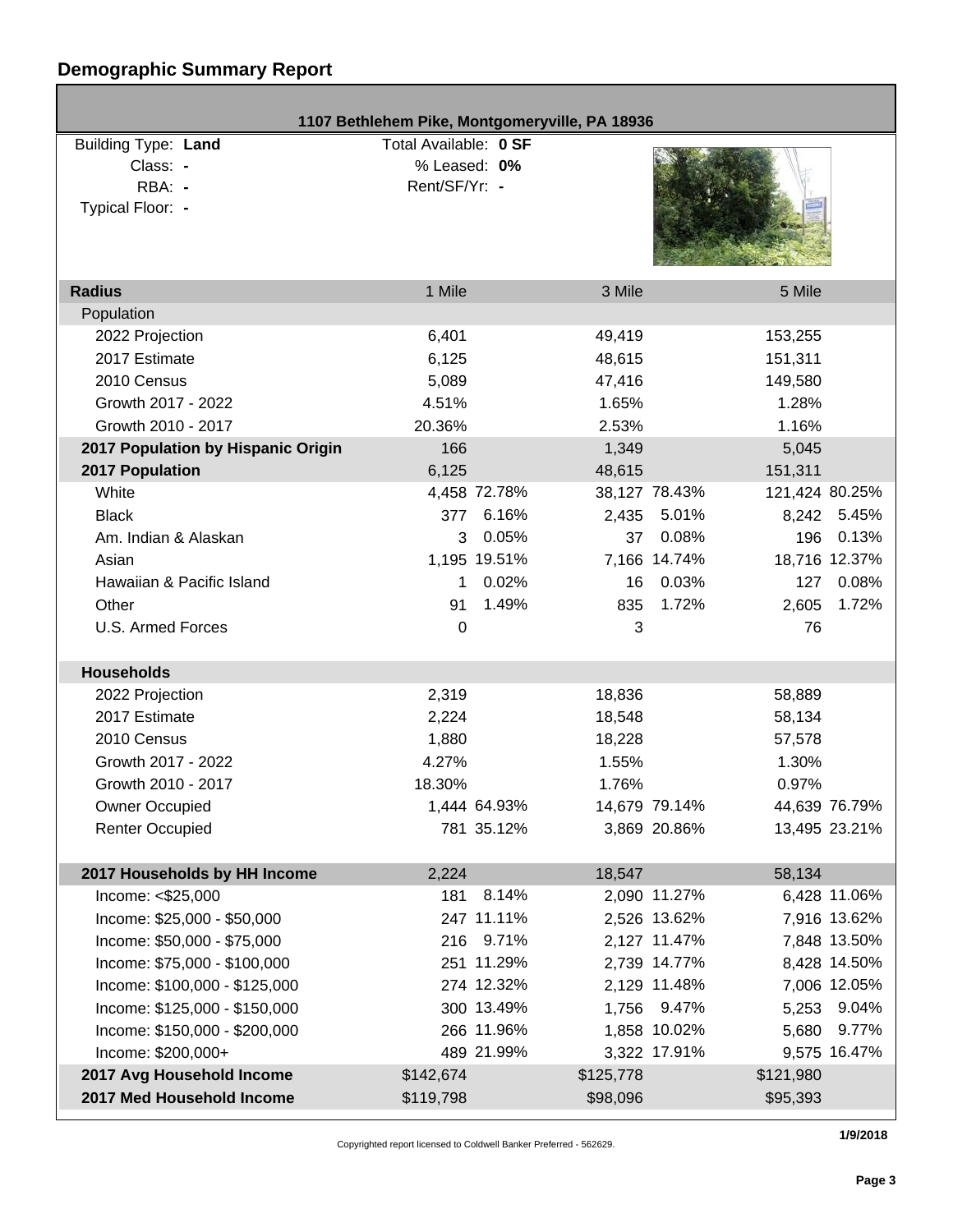#### **Demographic Market Comparison Report 1 mile radius 1 mile radius**



Copyrighted report licensed to Coldwell Banker Preferred - 562629.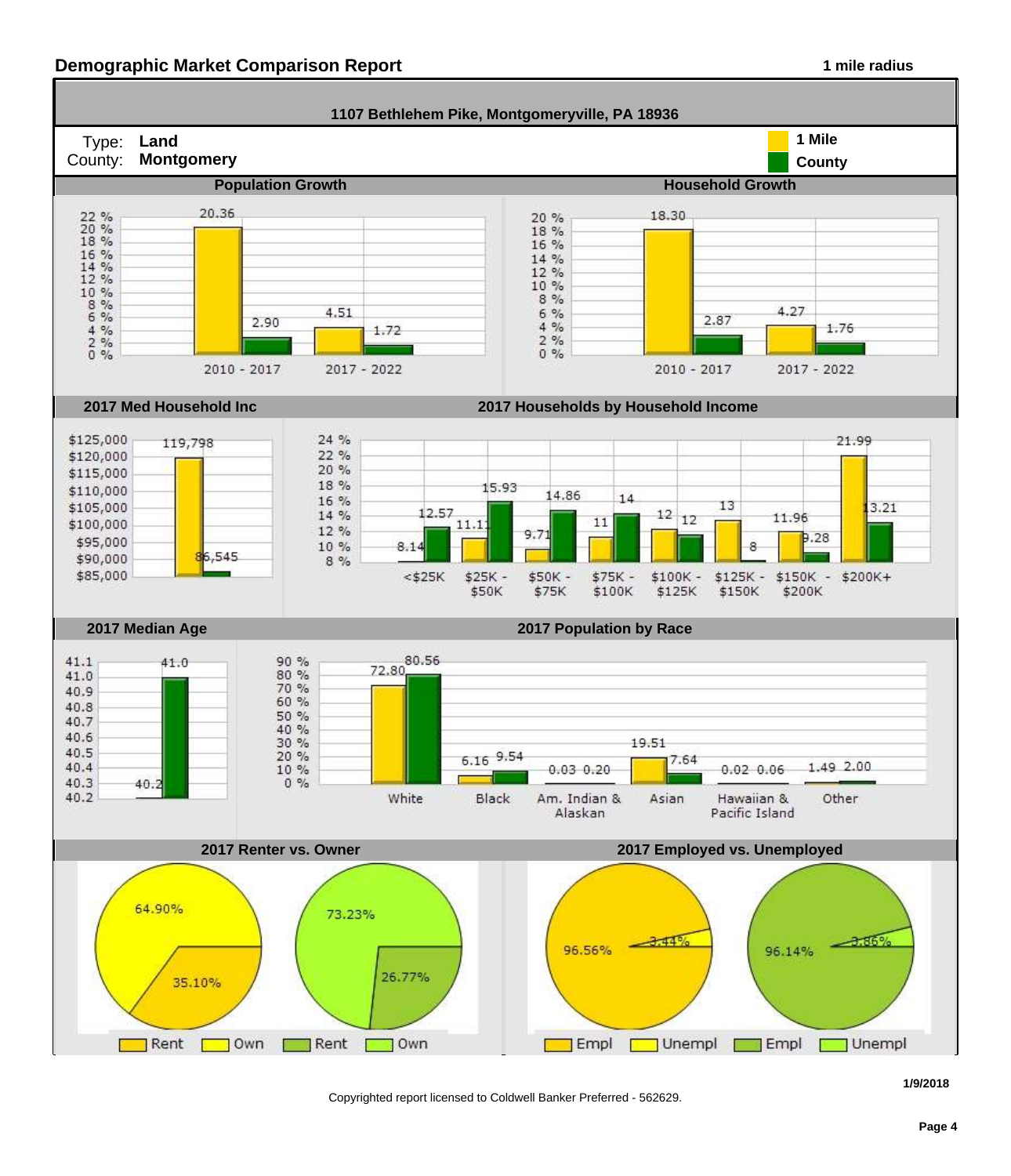Г

| 1107 Bethlehem Pike, Montgomeryville, PA 18936 |           |        |               |        |  |
|------------------------------------------------|-----------|--------|---------------|--------|--|
| Land<br>Type:<br>County:<br><b>Montgomery</b>  |           |        |               |        |  |
|                                                | 1 Mile    |        | <b>County</b> |        |  |
| <b>Population Growth</b>                       |           |        |               |        |  |
| Growth 2010 - 2017                             | 20.36%    |        | 2.90%         |        |  |
| Growth 2017 - 2022                             | 4.51%     |        | 1.72%         |        |  |
| Empl                                           | 3,031     | 96.56% | 438,726       | 96.14% |  |
| Unempl                                         | 108       | 3.44%  | 17,633        | 3.86%  |  |
| 2017 Population by Race                        | 6,124     |        | 823,073       |        |  |
| White                                          | 4,458     | 72.80% | 663,065       | 80.56% |  |
| <b>Black</b>                                   | 377       | 6.16%  | 78,520        | 9.54%  |  |
| Am. Indian & Alaskan                           | 2         | 0.03%  | 1,640         | 0.20%  |  |
| Asian                                          | 1,195     | 19.51% | 62,911        | 7.64%  |  |
| Hawaiian & Pacific Island                      | 1         | 0.02%  | 512           | 0.06%  |  |
| Other                                          | 91        | 1.49%  | 16,425        | 2.00%  |  |
| <b>Household Growth</b>                        |           |        |               |        |  |
| Growth 2010 - 2017                             | 18.30%    |        | 2.87%         |        |  |
| Growth 2017 - 2022                             | 4.27%     |        | 1.76%         |        |  |
| <b>Renter Occupied</b>                         | 781       | 35.10% | 84,737        | 26.77% |  |
| Owner Occupied                                 | 1,444     | 64.90% | 231,852       | 73.23% |  |
| 2017 Households by Household Income            | 2,224     |        | 316,589       |        |  |
| Income $<$ \$25K                               | 181       | 8.14%  | 39,798        | 12.57% |  |
| Income \$25K - \$50K                           | 247       | 11.11% | 50,421        | 15.93% |  |
| Income \$50K - \$75K                           | 216       | 9.71%  | 47,040        | 14.86% |  |
| Income \$75K - \$100K                          | 251       | 11.29% | 45,549        | 14.39% |  |
| Income \$100K - \$125K                         | 274       | 12.32% | 36,727        | 11.60% |  |
| Income \$125K - \$150K                         | 300       | 13.49% | 25,845        | 8.16%  |  |
| Income \$150K - \$200K                         | 266       | 11.96% | 29,385        | 9.28%  |  |
| Income \$200K+                                 | 489       | 21.99% | 41,824        | 13.21% |  |
| 2017 Med Household Inc                         | \$119,798 |        | \$86,545      |        |  |
| 2017 Median Age                                | 40.20     |        | 41.00         |        |  |
|                                                |           |        |               |        |  |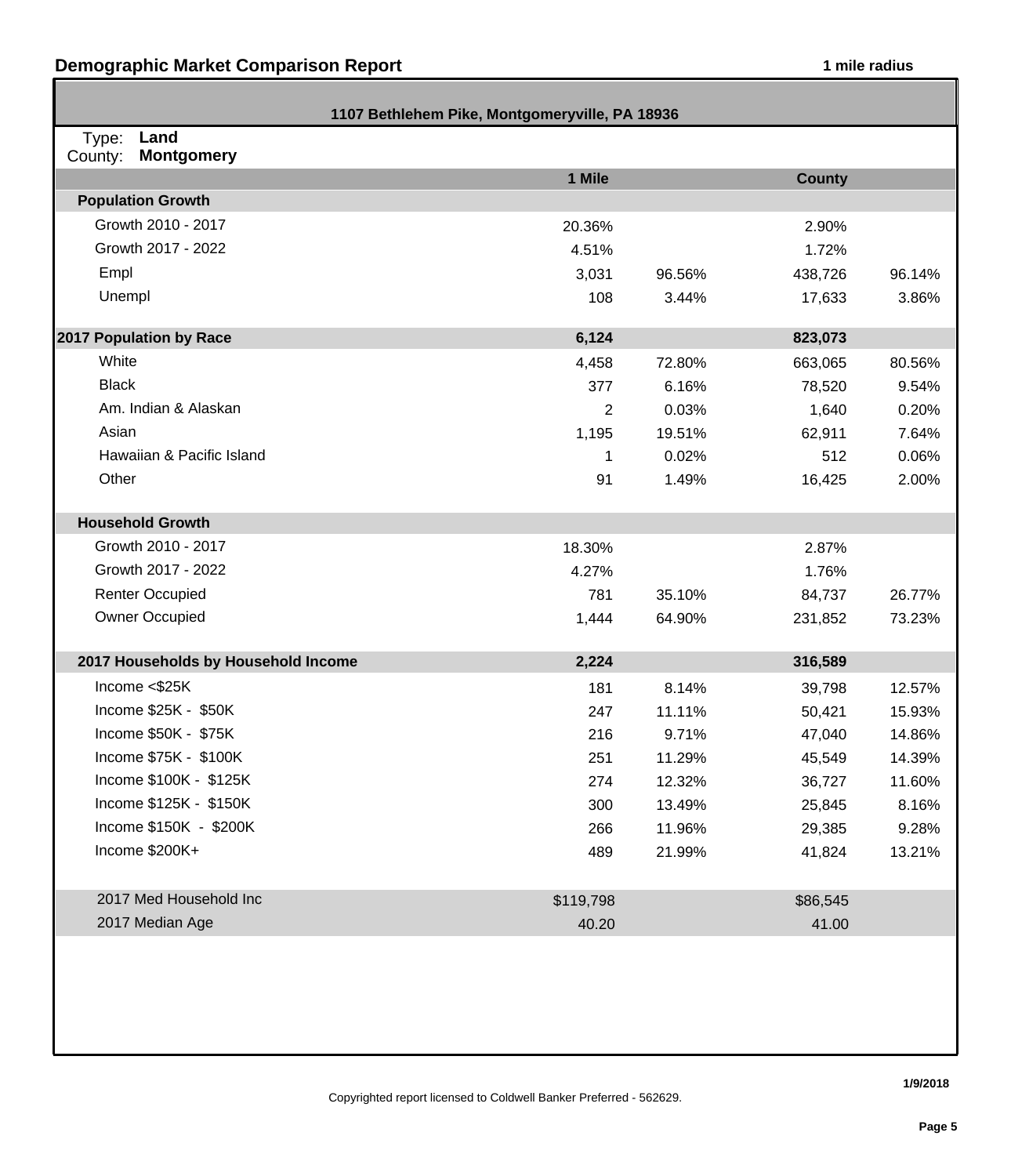|                                                                      | 1107 Bethlehem Pike, Montgomeryville, PA 18936         |            |        |              |         |               |
|----------------------------------------------------------------------|--------------------------------------------------------|------------|--------|--------------|---------|---------------|
| <b>Building Type: Land</b><br>Class: -<br>RBA: -<br>Typical Floor: - | Total Available: 0 SF<br>% Leased: 0%<br>Rent/SF/Yr: - |            |        |              |         |               |
| <b>Radius</b>                                                        | 1 Mile                                                 |            | 3 Mile |              | 5 Mile  |               |
| <b>Population</b>                                                    |                                                        |            |        |              |         |               |
| 2022 Projection                                                      | 6,401                                                  |            | 49,419 |              | 153,255 |               |
| 2017 Estimate                                                        | 6,125                                                  |            | 48,615 |              | 151,311 |               |
| 2010 Census                                                          | 5,089                                                  |            | 47,416 |              | 149,580 |               |
| Growth 2017 - 2022                                                   | 4.51%                                                  |            | 1.65%  |              | 1.28%   |               |
| Growth 2010 - 2017                                                   | 20.36%                                                 |            | 2.53%  |              | 1.16%   |               |
| 2017 Population by Age                                               | 6,125                                                  |            | 48,615 |              | 151,311 |               |
| Age 0 - 4                                                            | 327                                                    | 5.34%      | 2,447  | 5.03%        | 7,897   | 5.22%         |
| Age 5 - 9                                                            | 353                                                    | 5.76%      | 2,680  | 5.51%        | 8,573   | 5.67%         |
| Age 10 - 14                                                          | 439                                                    | 7.17%      | 3,141  | 6.46%        | 9,699   | 6.41%         |
| Age 15 - 19                                                          | 476                                                    | 7.77%      | 3,297  | 6.78%        | 9,947   | 6.57%         |
| Age 20 - 24                                                          | 417                                                    | 6.81%      | 2,872  | 5.91%        | 8,761   | 5.79%         |
| Age 25 - 29                                                          | 376                                                    | 6.14%      | 2,595  | 5.34%        | 8,239   | 5.45%         |
| Age 30 - 34                                                          | 346                                                    | 5.65%      | 2,565  | 5.28%        | 8,470   | 5.60%         |
| Age 35 - 39                                                          | 314                                                    | 5.13%      | 2,554  | 5.25%        | 8,476   | 5.60%         |
| Age 40 - 44                                                          | 354                                                    | 5.78%      | 2,859  | 5.88%        | 9,155   | 6.05%         |
| Age 45 - 49                                                          | 455                                                    | 7.43%      | 3,459  | 7.12%        | 10,617  | 7.02%         |
| Age 50 - 54                                                          | 529                                                    | 8.64%      | 3,985  | 8.20%        | 11,946  | 7.89%         |
| Age 55 - 59                                                          | 503                                                    | 8.21%      | 3,970  | 8.17%        | 11,979  | 7.92%         |
| Age 60 - 64                                                          | 393                                                    | 6.42%      | 3,368  | 6.93%        | 10,422  | 6.89%         |
| Age 65 - 69                                                          | 282                                                    | 4.60%      | 2,666  | 5.48%        | 8,491   | 5.61%         |
| Age 70 - 74                                                          | 186                                                    | 3.04%      | 1,921  | 3.95%        | 6,223   | 4.11%         |
| Age 75 - 79                                                          | 127                                                    | 2.07%      | 1,411  | 2.90%        | 4,445   | 2.94%         |
| Age 80 - 84                                                          | 99                                                     | 1.62%      | 1,131  | 2.33%        | 3,381   | 2.23%         |
| Age 85+                                                              | 151                                                    | 2.47%      | 1,694  | 3.48%        | 4,588   | 3.03%         |
| Age 65+                                                              |                                                        | 845 13.80% |        | 8,823 18.15% |         | 27,128 17.93% |
| <b>Median Age</b>                                                    | 40.20                                                  |            | 43.80  |              | 43.10   |               |
| <b>Average Age</b>                                                   | 39.00                                                  |            | 41.60  |              | 41.20   |               |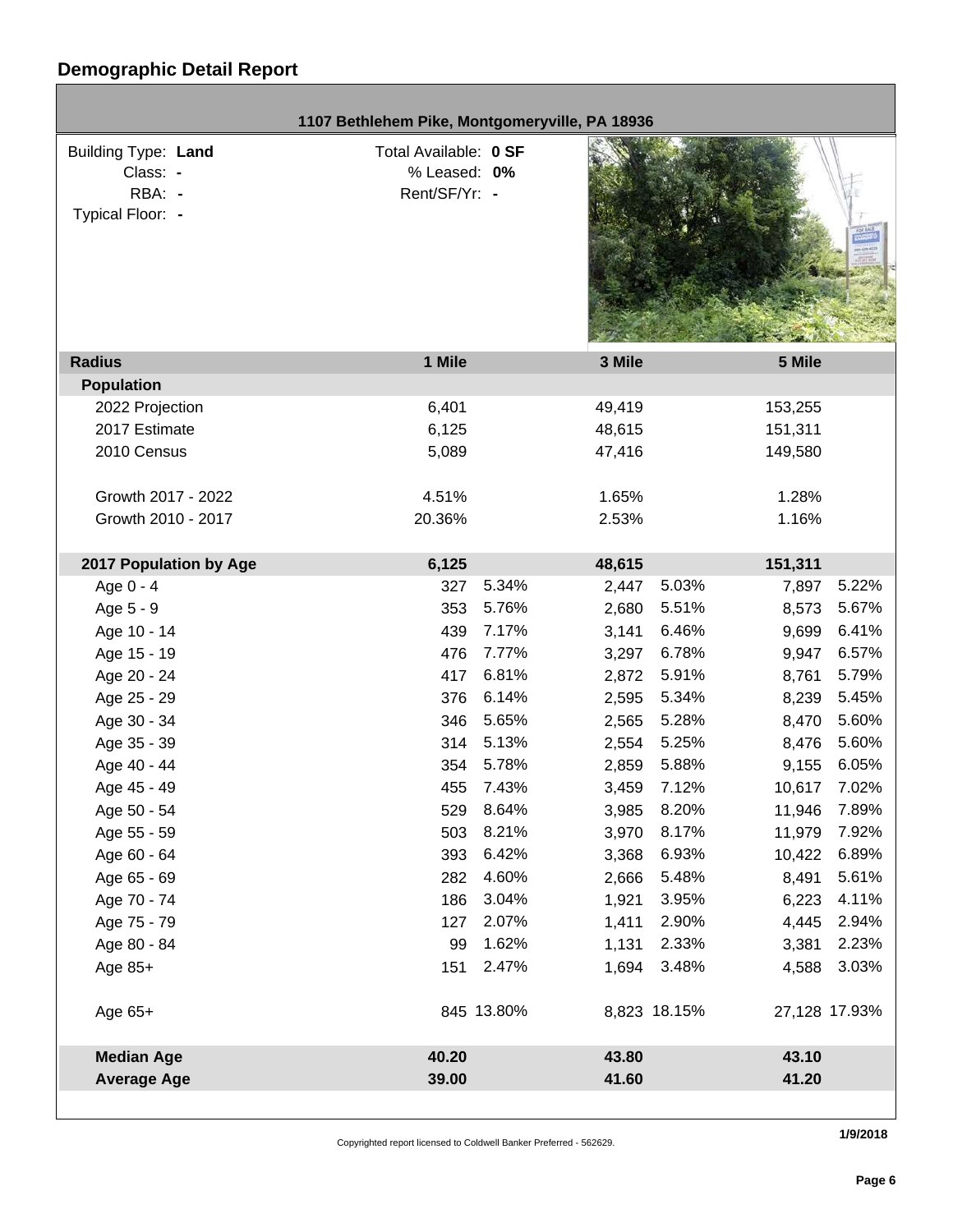г

| 1107 Bethlehem Pike, Montgomeryville, PA 18936         |        |              |        |               |                |               |
|--------------------------------------------------------|--------|--------------|--------|---------------|----------------|---------------|
| <b>Radius</b>                                          | 1 Mile |              | 3 Mile |               | 5 Mile         |               |
| <b>2017 Population By Race</b>                         | 6,125  |              | 48,615 |               | 151,311        |               |
| White                                                  |        | 4,458 72.78% |        | 38,127 78.43% | 121,424 80.25% |               |
| <b>Black</b>                                           |        | 377 6.16%    |        | 2,435 5.01%   |                | 8,242 5.45%   |
| Am. Indian & Alaskan                                   | 3      | 0.05%        | 37     | 0.08%         |                | 196 0.13%     |
| Asian                                                  |        | 1,195 19.51% |        | 7,166 14.74%  |                | 18,716 12.37% |
| Hawaiian & Pacific Island                              | 1      | 0.02%        |        | 16 0.03%      |                | 127 0.08%     |
| Other                                                  | 91     | 1.49%        |        | 835 1.72%     | 2,605          | 1.72%         |
|                                                        |        |              |        |               |                |               |
| <b>Population by Hispanic Origin</b>                   | 6,125  |              | 48,615 |               | 151,311        |               |
| Non-Hispanic Origin                                    |        | 5,959 97.29% |        | 47,267 97.23% | 146,266 96.67% |               |
| Hispanic Origin                                        |        | 166 2.71%    |        | 1,348 2.77%   |                | 5,045 3.33%   |
|                                                        |        |              |        |               |                |               |
| 2017 Median Age, Male                                  | 39.20  |              | 41.80  |               | 41.20          |               |
| 2017 Average Age, Male                                 | 38.30  |              | 40.10  |               | 39.90          |               |
|                                                        |        |              |        |               |                |               |
| 2017 Median Age, Female                                | 41.10  |              | 45.50  |               | 44.80          |               |
| 2017 Average Age, Female                               | 39.70  |              | 42.90  |               | 42.50          |               |
|                                                        |        |              |        |               |                |               |
| 2017 Population by Occupation<br><b>Classification</b> | 4,912  |              | 39,691 |               | 123,148        |               |
| Civilian Employed                                      |        | 3,031 61.71% |        | 26,000 65.51% |                | 82,163 66.72% |
| Civilian Unemployed                                    |        | 108 2.20%    |        | 920 2.32%     |                | 2,913 2.37%   |
| Civilian Non-Labor Force                               |        | 1,773 36.10% |        | 12,768 32.17% |                | 37,997 30.85% |
| <b>Armed Forces</b>                                    |        | $0.00\%$     |        | 3 0.01%       | 75             | 0.06%         |
|                                                        |        |              |        |               |                |               |
| <b>Households by Marital Status</b>                    |        |              |        |               |                |               |
| Married                                                | 1,415  |              | 11,195 |               | 33,999         |               |
| Married No Children                                    | 636    |              | 5,908  |               | 18,591         |               |
| Married w/Children                                     | 779    |              | 5,287  |               | 15,408         |               |
| 2017 Population by Education                           | 4,230  |              | 35,816 |               | 111,574        |               |
| Some High School, No Diploma                           | 84     | 1.99%        | 1,520  | 4.24%         | 5,174          | 4.64%         |
| High School Grad (Incl Equivalency)                    |        | 624 14.75%   |        | 6,829 19.07%  |                | 22,787 20.42% |
| Some College, No Degree                                |        | 916 21.65%   |        | 7,050 19.68%  |                | 23,489 21.05% |
| Associate Degree                                       |        | 115 2.72%    | 1,639  | 4.58%         |                | 5,143 4.61%   |
| <b>Bachelor Degree</b>                                 |        | 1,435 33.92% |        | 11,070 30.91% |                | 31,771 28.48% |
| <b>Advanced Degree</b>                                 |        | 1,056 24.96% |        | 7,708 21.52%  |                | 23,210 20.80% |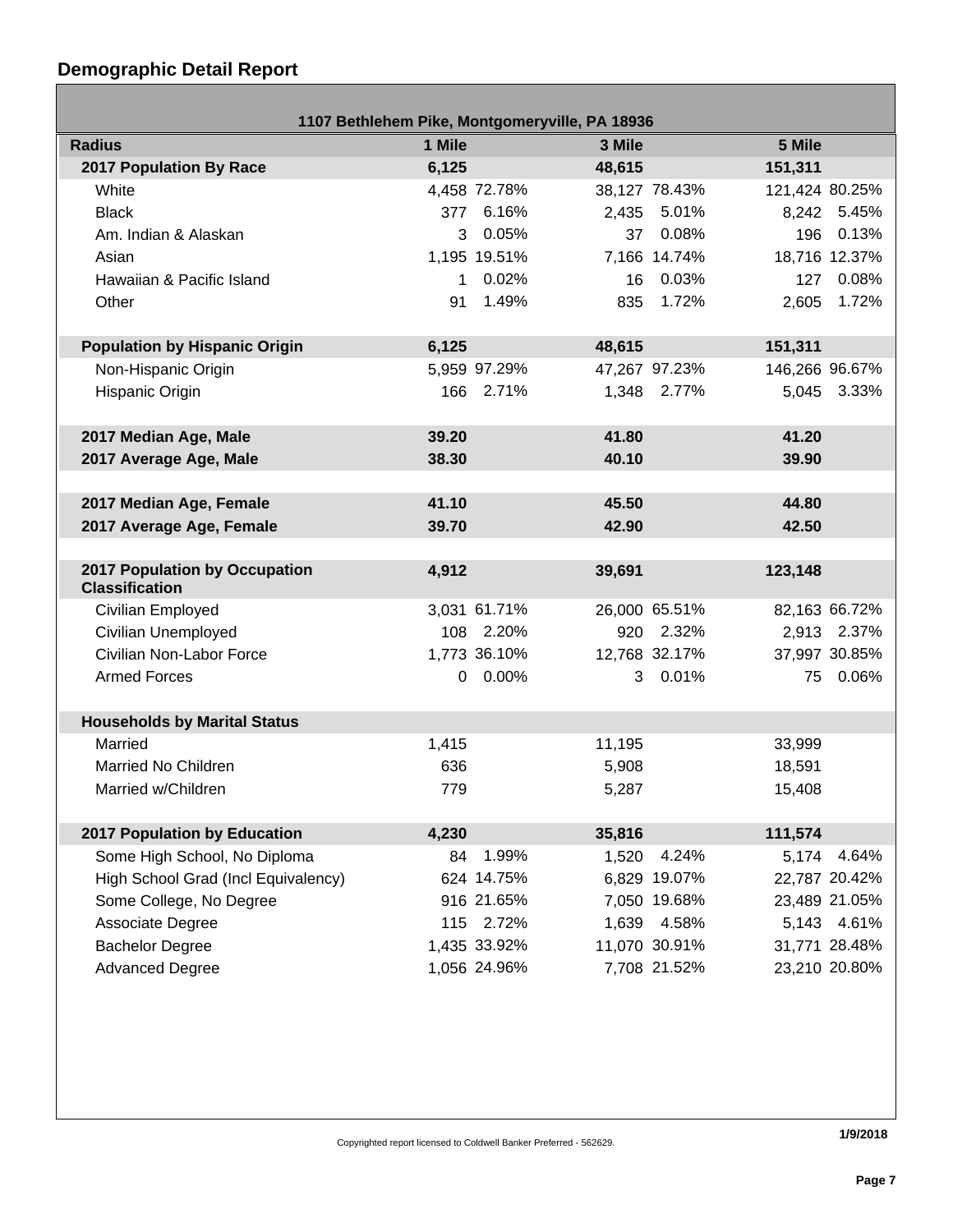| 1107 Bethlehem Pike, Montgomeryville, PA 18936 |        |              |        |               |         |               |
|------------------------------------------------|--------|--------------|--------|---------------|---------|---------------|
| <b>Radius</b>                                  | 1 Mile |              | 3 Mile |               | 5 Mile  |               |
| 2017 Population by Occupation                  | 6,071  |              | 50,561 |               | 159,325 |               |
| Real Estate & Finance                          | 422    | 6.95%        | 2,859  | 5.65%         | 8,129   | 5.10%         |
| Professional & Management                      |        | 2,139 35.23% |        | 17,590 34.79% |         | 54,218 34.03% |
| <b>Public Administration</b>                   | 94     | 1.55%        | 526    | 1.04%         | 1,866   | 1.17%         |
| <b>Education &amp; Health</b>                  |        | 741 12.21%   |        | 6,124 12.11%  |         | 20,322 12.76% |
| <b>Services</b>                                | 338    | 5.57%        | 3,093  | 6.12%         | 9,625   | 6.04%         |
| Information                                    | 32     | 0.53%        | 484    | 0.96%         | 1,729   | 1.09%         |
| <b>Sales</b>                                   |        | 828 13.64%   |        | 6,755 13.36%  |         | 20,789 13.05% |
| Transportation                                 | 205    | 3.38%        | 1,338  | 2.65%         | 3,956   | 2.48%         |
| Retail                                         | 311    | 5.12%        | 2,593  | 5.13%         | 8,929   | 5.60%         |
| Wholesale                                      | 110    | 1.81%        | 953    | 1.88%         | 2,773   | 1.74%         |
| Manufacturing                                  | 396    | 6.52%        | 3,619  | 7.16%         | 11,281  | 7.08%         |
| Production                                     | 165    | 2.72%        | 1,422  | 2.81%         | 5,632   | 3.53%         |
| Construction                                   | 71     | 1.17%        | 1,230  | 2.43%         | 4,114   | 2.58%         |
| <b>Utilities</b>                               | 108    | 1.78%        | 742    | 1.47%         | 2,324   | 1.46%         |
| Agriculture & Mining                           | 5      | 0.08%        | 82     | 0.16%         | 254     | 0.16%         |
| Farming, Fishing, Forestry                     | 11     | 0.18%        | 52     | 0.10%         | 137     | 0.09%         |
| <b>Other Services</b>                          | 95     | 1.56%        | 1,099  | 2.17%         | 3,247   | 2.04%         |
|                                                |        |              |        |               |         |               |
| 2017 Worker Travel Time to Job                 | 2,835  |              | 24,268 |               | 77,691  |               |
| <30 Minutes                                    |        | 1,388 48.96% |        | 13,247 54.59% |         | 43,723 56.28% |
| 30-60 Minutes                                  |        | 1,090 38.45% |        | 8,376 34.51%  |         | 25,657 33.02% |
| 60+ Minutes                                    |        | 357 12.59%   |        | 2,645 10.90%  |         | 8,311 10.70%  |
|                                                |        |              |        |               |         |               |
| 2010 Households by HH Size                     | 1,878  |              | 18,228 |               | 57,578  |               |
| 1-Person Households                            |        | 458 24.39%   |        | 4,727 25.93%  |         | 14,664 25.47% |
| 2-Person Households                            |        | 551 29.34%   |        | 5,851 32.10%  |         | 18,728 32.53% |
| 3-Person Households                            |        | 312 16.61%   |        | 2,953 16.20%  |         | 9,542 16.57%  |
| 4-Person Households                            |        | 333 17.73%   |        | 2,908 15.95%  |         | 9,121 15.84%  |
| 5-Person Households                            |        | 164 8.73%    |        | 1,273 6.98%   |         | 3,828 6.65%   |
| 6-Person Households                            | 50     | 2.66%        | 362    | 1.99%         | 1,153   | 2.00%         |
| 7 or more Person Households                    | 10     | 0.53%        | 154    | 0.84%         | 542     | 0.94%         |
|                                                |        |              |        |               |         |               |
| 2017 Average Household Size                    | 2.70   |              | 2.60   |               | 2.60    |               |
|                                                |        |              |        |               |         |               |
| <b>Households</b>                              |        |              |        |               |         |               |
| 2022 Projection                                | 2,319  |              | 18,836 |               | 58,889  |               |
| 2017 Estimate                                  | 2,224  |              | 18,548 |               | 58,134  |               |
| 2010 Census                                    | 1,880  |              | 18,228 |               | 57,578  |               |
| Growth 2017 - 2022                             | 4.27%  |              | 1.55%  |               | 1.30%   |               |
| Growth 2010 - 2017                             | 18.30% |              | 1.76%  |               | 0.97%   |               |
|                                                |        |              |        |               |         |               |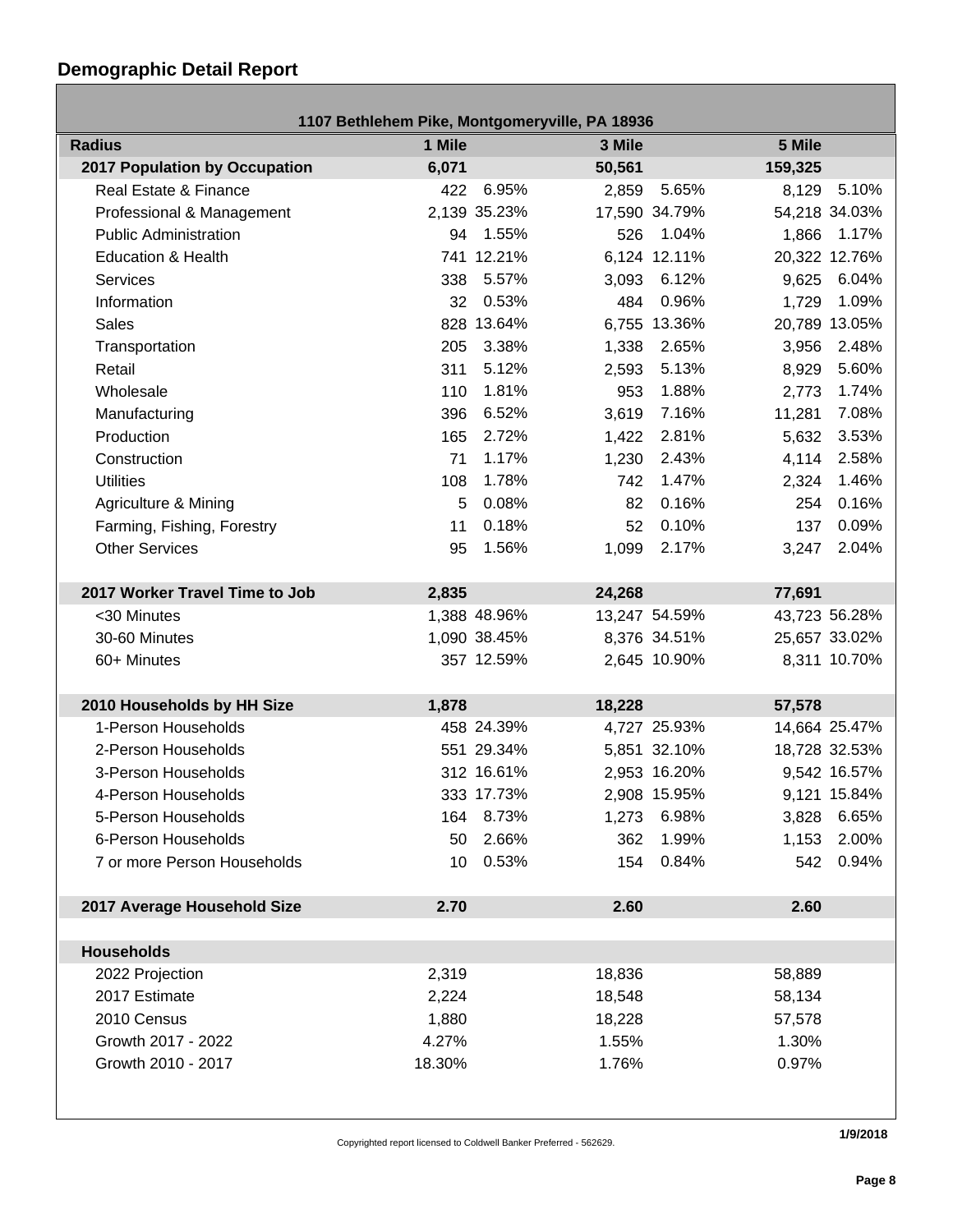Г

|                                | 1107 Bethlehem Pike, Montgomeryville, PA 18936 |              |           |               |           |               |
|--------------------------------|------------------------------------------------|--------------|-----------|---------------|-----------|---------------|
| <b>Radius</b>                  | 1 Mile                                         |              | 3 Mile    |               | 5 Mile    |               |
| 2017 Households by HH Income   | 2,224                                          |              | 18,547    |               | 58,134    |               |
| $<$ \$25,000                   |                                                | 181 8.14%    |           | 2,090 11.27%  |           | 6,428 11.06%  |
| $$25,000 - $50,000$            |                                                | 247 11.11%   |           | 2,526 13.62%  |           | 7,916 13.62%  |
| \$50,000 - \$75,000            |                                                | 216 9.71%    |           | 2,127 11.47%  |           | 7,848 13.50%  |
| \$75,000 - \$100,000           |                                                | 251 11.29%   |           | 2,739 14.77%  |           | 8,428 14.50%  |
| $$100,000 - $125,000$          |                                                | 274 12.32%   |           | 2,129 11.48%  |           | 7,006 12.05%  |
| \$125,000 - \$150,000          |                                                | 300 13.49%   |           | 1,756 9.47%   |           | 5,253 9.04%   |
| \$150,000 - \$200,000          |                                                | 266 11.96%   |           | 1,858 10.02%  |           | 5,680 9.77%   |
| \$200,000+                     |                                                | 489 21.99%   |           | 3,322 17.91%  |           | 9,575 16.47%  |
|                                |                                                |              |           |               |           |               |
| 2017 Avg Household Income      | \$142,674                                      |              | \$125,778 |               | \$121,980 |               |
| 2017 Med Household Income      | \$119,798                                      |              | \$98,096  |               | \$95,393  |               |
|                                |                                                |              |           |               |           |               |
| <b>2017 Occupied Housing</b>   | 2,225                                          |              | 18,548    |               | 58,134    |               |
| Owner Occupied                 |                                                | 1,444 64.90% |           | 14,679 79.14% |           | 44,639 76.79% |
| <b>Renter Occupied</b>         |                                                | 781 35.10%   |           | 3,869 20.86%  |           | 13,495 23.21% |
| <b>2010 Housing Units</b>      | 2,301                                          |              | 18,430    |               | 59,256    |               |
| 1 Unit                         |                                                | 1,513 65.75% |           | 14,506 78.71% |           | 46,687 78.79% |
| $2 - 4$ Units                  |                                                | 134 5.82%    |           | 814 4.42%     |           | 3,482 5.88%   |
| 5 - 19 Units                   |                                                | 458 19.90%   | 1,778     | 9.65%         | 4,611     | 7.78%         |
| 20+ Units                      |                                                | 196 8.52%    |           | 1,332 7.23%   | 4,476     | 7.55%         |
|                                |                                                |              |           |               |           |               |
| 2017 Housing Value             | 1,443                                          |              | 14,678    |               | 44,638    |               |
| $<$ \$100,000                  | 27                                             | 1.87%        | 709       | 4.83%         |           | 1,359 3.04%   |
| \$100,000 - \$200,000          | 13                                             | 0.90%        |           | 1,691 11.52%  |           | 5,221 11.70%  |
| \$200,000 - \$300,000          | 96                                             | 6.65%        |           | 3,041 20.72%  |           | 11,020 24.69% |
| \$300,000 - \$400,000          |                                                | 193 13.37%   |           | 3,079 20.98%  |           | 10,350 23.19% |
| \$400,000 - \$500,000          |                                                | 347 24.05%   |           | 1,707 11.63%  |           | 7,127 15.97%  |
| \$500,000 - \$1,000,000        |                                                | 659 45.67%   |           | 3,993 27.20%  |           | 8,870 19.87%  |
| $$1,000,000+$                  |                                                | 108 7.48%    |           | 458 3.12%     | 691       | 1.55%         |
| 2017 Median Home Value         | \$534,522                                      |              | \$361,643 |               | \$345,594 |               |
|                                |                                                |              |           |               |           |               |
| 2017 Housing Units by Yr Built | 2,301                                          |              | 19,079    |               | 60,067    |               |
| Built 2010+                    |                                                | 246 10.69%   |           | 817 4.28%     |           | 2,055 3.42%   |
| Built 2000 - 2010              |                                                | 284 12.34%   |           | 2,552 13.38%  |           | 7,178 11.95%  |
| Built 1990 - 1999              |                                                | 466 20.25%   |           | 4,083 21.40%  |           | 10,488 17.46% |
| Built 1980 - 1989              |                                                | 493 21.43%   |           | 3,726 19.53%  |           | 11,028 18.36% |
| Built 1970 - 1979              |                                                | 260 11.30%   |           | 2,210 11.58%  |           | 7,874 13.11%  |
| Built 1960 - 1969              |                                                | 240 10.43%   |           | 2,166 11.35%  |           | 7,088 11.80%  |
| Built 1950 - 1959              |                                                | 142 6.17%    |           | 1,786 9.36%   |           | 6,166 10.27%  |
| Built <1949                    | 170                                            | 7.39%        | 1,739     | 9.11%         |           | 8,190 13.63%  |
| 2017 Median Year Built         | 1986                                           |              | 1983      |               | 1980      |               |

Copyrighted report licensed to Coldwell Banker Preferred - 562629.

**1/9/2018**

- 1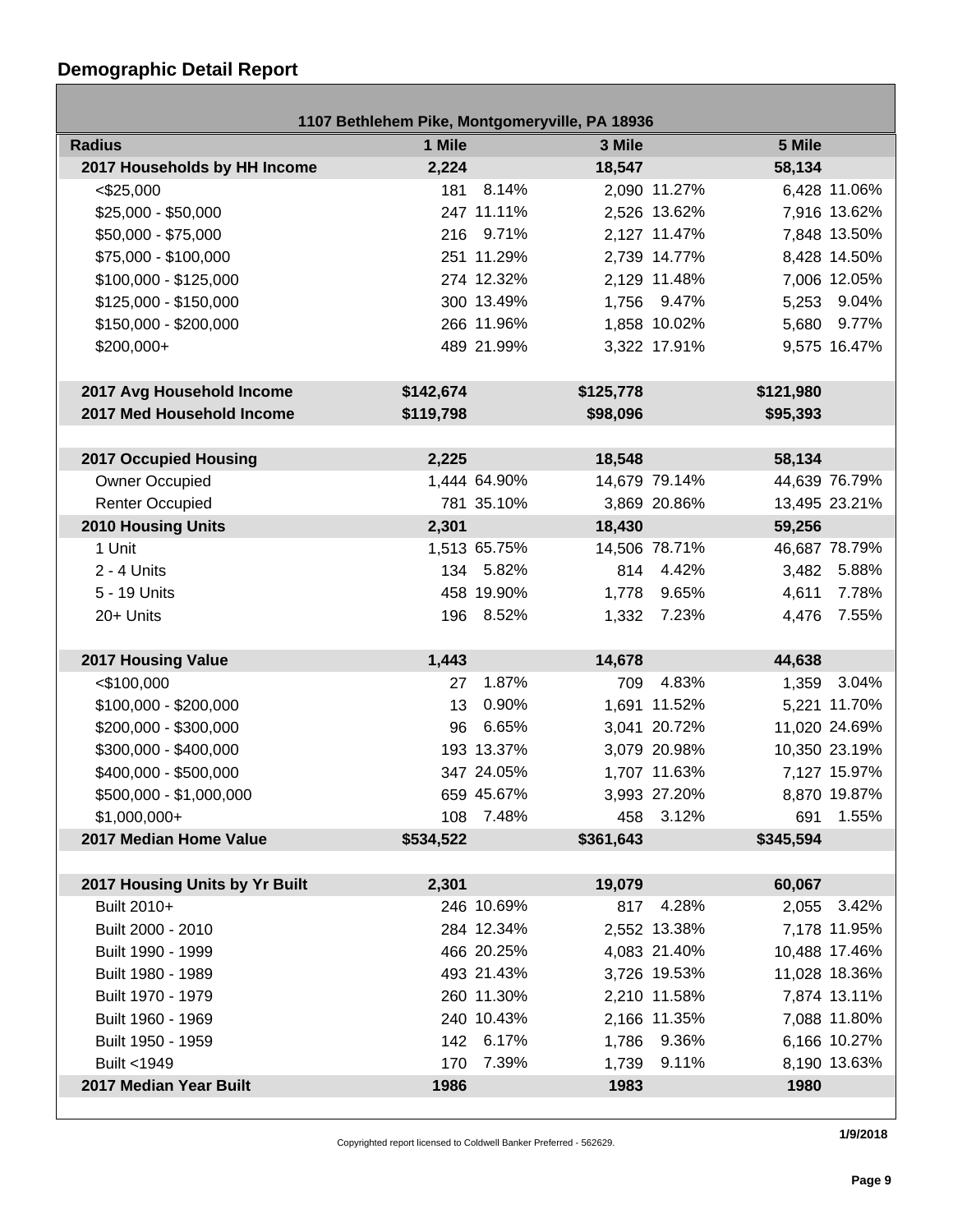|                                                               | 1107 Bethlehem Pike, Montgomeryville, PA 18936         |                |                |
|---------------------------------------------------------------|--------------------------------------------------------|----------------|----------------|
| Building Type: Land<br>Class: -<br>RBA: -<br>Typical Floor: - | Total Available: 0 SF<br>% Leased: 0%<br>Rent/SF/Yr: - |                |                |
| <b>Business Employment by Type</b>                            | # of Businesses                                        | # Employees    | #Emp/Bus       |
| <b>Total Businesses</b>                                       | 204                                                    | 2,761          | 14             |
| Retail & Wholesale Trade                                      | 62<br>12                                               | 796<br>332     | 13<br>28       |
| <b>Hospitality &amp; Food Service</b>                         |                                                        |                |                |
| Real Estate, Renting, Leasing                                 | 12                                                     | 152            | 13             |
| Finance & Insurance                                           | 10                                                     | 51             | 5              |
| Information                                                   | $\overline{\mathcal{A}}$                               | 50             | 13             |
| <b>Scientific &amp; Technology Services</b>                   | 25                                                     | 366            | 15             |
| Management of Companies                                       | $\mathbf 0$                                            | $\pmb{0}$      | 0              |
| Health Care & Social Assistance                               | 19                                                     | 62             | 3              |
| <b>Educational Services</b>                                   | 6                                                      | 68             | 11             |
| <b>Public Administration &amp; Sales</b>                      | 1                                                      | 17             | 17             |
| Arts, Entertainment, Recreation                               | 1                                                      | $\overline{c}$ | 2              |
| Utilities & Waste Management                                  | 8                                                      | 260            | 33             |
| Construction                                                  | 16                                                     | 78             | $\mathbf 5$    |
| Manufacturing                                                 | 18                                                     | 460            | 26             |
| Agriculture, Mining, Fishing                                  | $\boldsymbol{0}$                                       | $\pmb{0}$      | $\pmb{0}$      |
| <b>Other Services</b>                                         | $10$                                                   | 67             | $\overline{7}$ |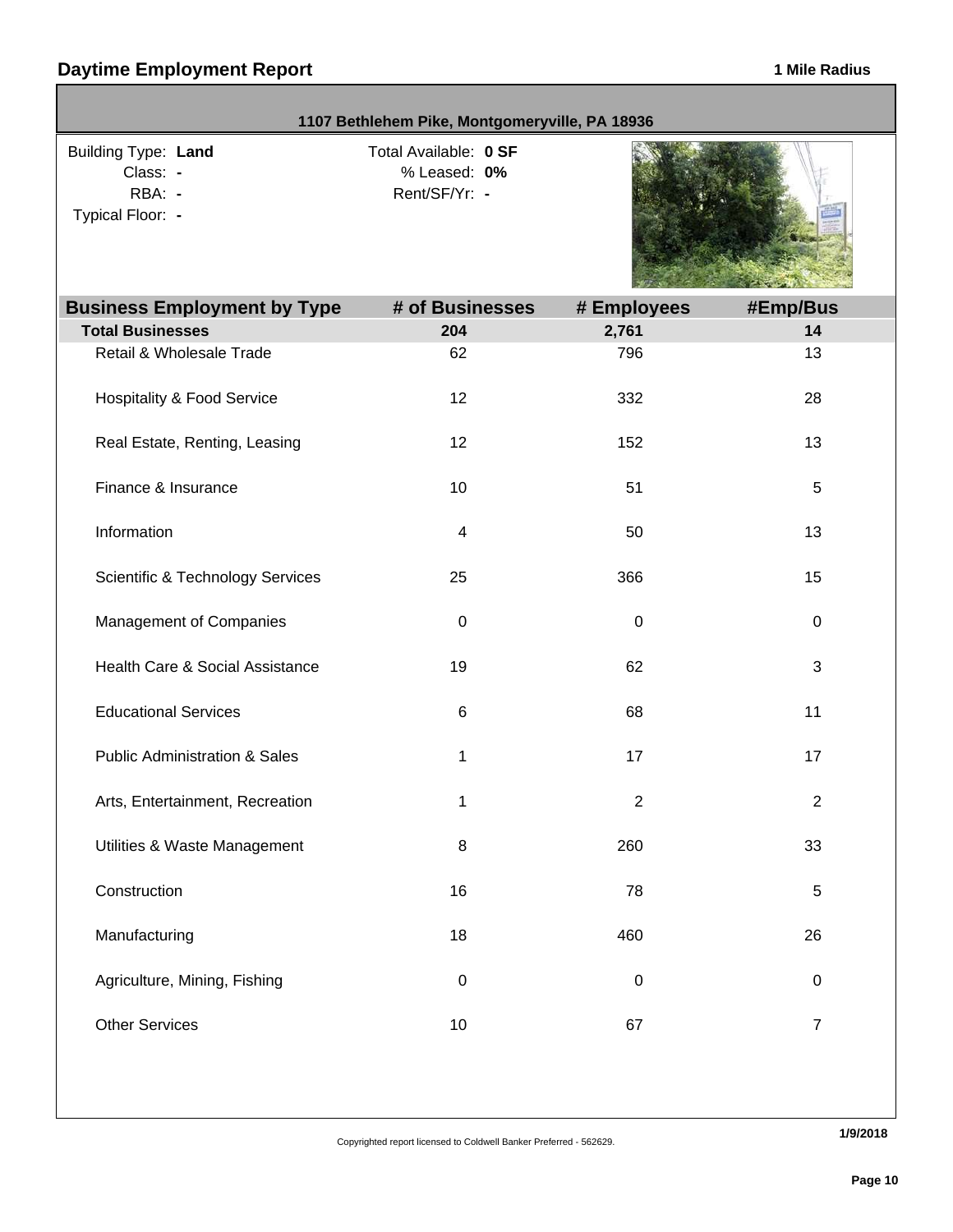## **Consumer Spending Report**

| 1107 Bethlehem Pike, Montgomeryville, PA 18936                                                                                 |                  |                    |                     |  |
|--------------------------------------------------------------------------------------------------------------------------------|------------------|--------------------|---------------------|--|
| <b>Building Type: Land</b><br>Class: -<br>RBA: -<br>Typical Floor: -<br>Total Available: 0 SF<br>% Leased: 0%<br>Rent/SF/Yr: - |                  |                    |                     |  |
| 2017 Annual Spending (\$000s)                                                                                                  | 1 Mile           | 3 Mile             | 5 Mile              |  |
| <b>Total Specified Consumer Spending</b>                                                                                       | \$82,036         | \$630,830          | \$1,916,974         |  |
|                                                                                                                                |                  |                    |                     |  |
| <b>Total Apparel</b><br>Women's Apparel                                                                                        | \$4,679<br>1,979 | \$35,081<br>14,888 | \$107,604<br>45,467 |  |
| Men's Apparel                                                                                                                  | 1,049            | 7,855              | 23,985              |  |
| Girl's Apparel                                                                                                                 | 344              | 2,498              | 7,706               |  |
| Boy's Apparel                                                                                                                  | 227              | 1,667              | 5,185               |  |
| <b>Infant Apparel</b>                                                                                                          | 166              | 1,265              | 3,992               |  |
| Footwear                                                                                                                       | 914              | 6,909              | 21,269              |  |
|                                                                                                                                |                  |                    |                     |  |
| <b>Total Entertainment &amp; Hobbies</b>                                                                                       | \$6,053          | \$48,079           | \$148,240           |  |
| Entertainment                                                                                                                  | 1,071            | 7,959              | 23,792              |  |
| Audio & Visual Equipment/Service                                                                                               | 2,755            | 22,131             | 68,848              |  |
| <b>Reading Materials</b>                                                                                                       | 355              | 2,832              | 8,677               |  |
| Pets, Toys, & Hobbies                                                                                                          | 1,871            | 15,156             | 46,923              |  |
| <b>Personal Items</b>                                                                                                          | 5,560            | 42,367             | 127,927             |  |
|                                                                                                                                |                  |                    |                     |  |
| <b>Total Food and Alcohol</b>                                                                                                  | \$21,200         | \$165,187          | \$509,553           |  |
| Food At Home                                                                                                                   | 10,977           | 87,381             | 270,287             |  |
| Food Away From Home                                                                                                            | 8,677            | 65,982             | 202,965             |  |
| <b>Alcoholic Beverages</b>                                                                                                     | 1,545            | 11,824             | 36,301              |  |
| <b>Total Household</b>                                                                                                         | \$13,255         | \$101,784          | \$302,679           |  |
| House Maintenance & Repair                                                                                                     | 1,978            | 17,993             | 53,460              |  |
| Household Equip & Furnishings                                                                                                  | 5,067            | 38,741             | 117,166             |  |
| <b>Household Operations</b>                                                                                                    | 4,243            | 31,373             | 92,620              |  |
| <b>Housing Costs</b>                                                                                                           | 1,967            | 13,677             | 39,433              |  |
|                                                                                                                                |                  |                    |                     |  |